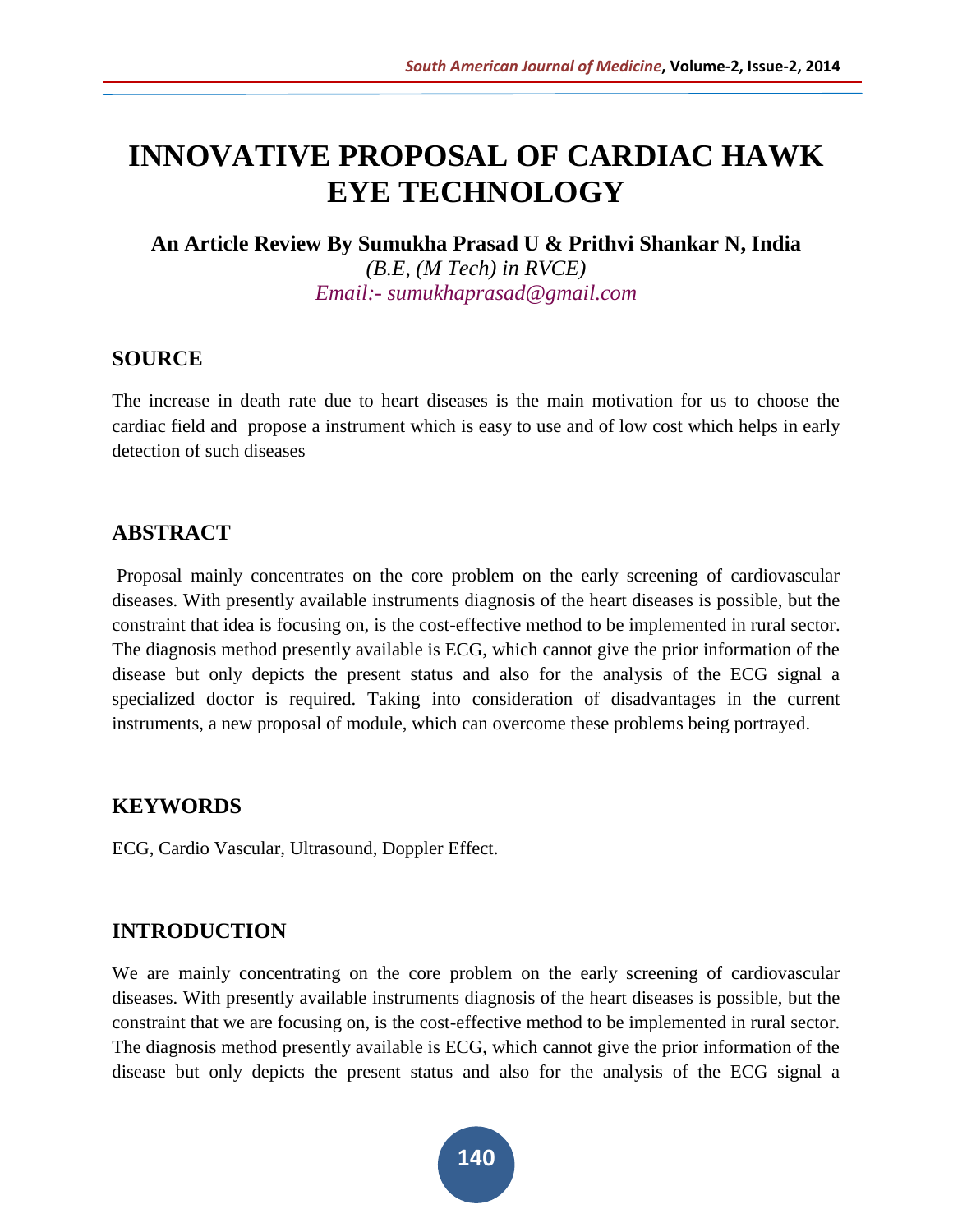specialized doctor is required. Taking into consideration the disadvantages in the currently present instruments we propose a new module, which can overcome the problems being faced.

Dibrid technology: The ECG is related to electrical activity of the heart any prominent changes can be observed only when heart is abnormal. In Doppler technology we can detect even minor blockages even before heart reaches abnormality. Based on the above facts we have decided to concatenate the above two working principles in our module which provides a better confirmed report based on the artificial intelligence algorithm.

The added advantage of this module is that we are able to bring in the history of the subjects status (thro' ECG) and also the present scenario (thro' Doppler image mapping) together which makes the database more stable for predicting the future.

# **EXISTING SOLUTIONS/PRIOR ART**

For the detection of Cardiovascular diseases, the existing solutions being Electrocardiogram(ECG), Echocardiogram, Cartogram, Computerized Tomography Scan, Magnetic Resonance Imaging, CT Angiogram & Biomedical tests. (Most of these higher end systems use gamma rays, which are ionizing radiations that are very much harmful to the cardiac cells) ECG provides the net effective electrical activity of the heart.

Cardiogram, Cartogram, CT scan, MRI and others are imaging techniques used to obtain the topology of the heart. The implementation of these above mentioned sophisticated technique needs a specialist and highly skilled doctor who also needs a well equipped infrastructure in multi specialty hospitals.

# **PRIOR ART**

Doppler Ultrasound (Echocardiography)

*Hardware Type*: Imaging Systems, Measurement Devices, Cardiovascular.

*Hardware Description*: An echocardiogram is a test that uses high-frequency sound waves (ultrasound) to create an image of the heart. Doppler is a special part of the ultrasound examination that assesses blood flow (direction and velocity). In contrast, the M- mode and 2-D Echo evaluates the size, thickness and movement of heart structures (chambers, valves, etc.). During the Doppler examination, the ultrasound beams will evaluate the flow of blood as it makes its way through and out of the heart. This information is presented visually on a monitor.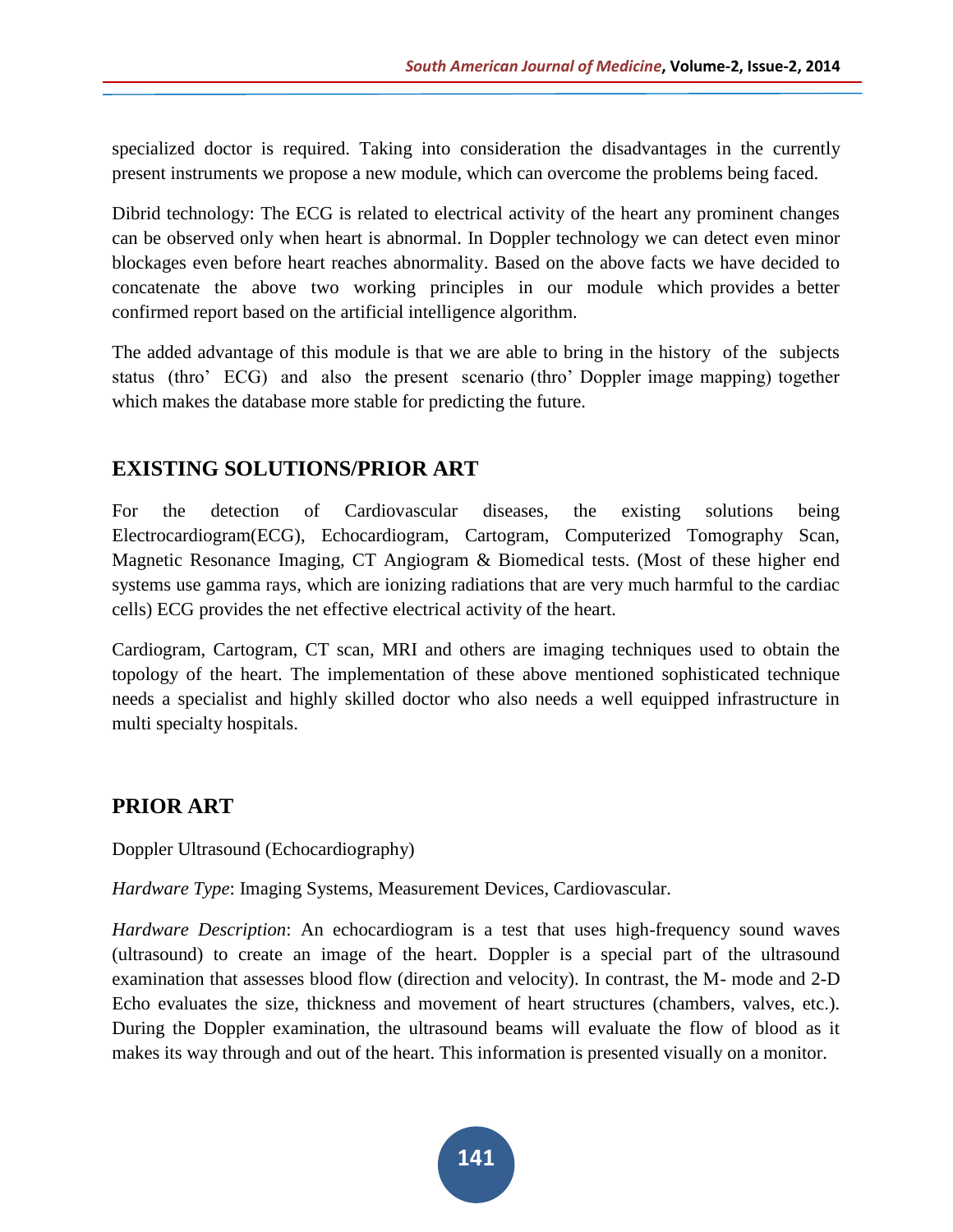# **PROBLEM DEFINITION**

When we look to the market statistics for technology the instruments are virtually unaffordable by common man. Nearly 1.2 million people lose their life suffering to cardiovascular diseases according to WHO statistics. In 2001 alone, some 7.1 million deaths were attributed to ischemic heart disease, 80% of which were in relatively poor countries. Medical and public health professionals expect that in developing countries, there will be a 137% and 120% increase in the disease for males and females, respectively, whereas these predictions lie in the 30% to 60% range for developed countries.

Cardiovascular disease is the world's leading killer, accounting for 16.7 million or 29.2 per cent of total global deaths in 2003. In India in the past five decades, rates of coronary disease among urban populations have risen from 4 per cent to 11 per cent. The World Health Organization (who) estimates that 60 per cent of the world's cardiac patients will be Indian by 2010. India lost more than five times as many years of economically productive life to cardiovascular disease than did the U.S., where most of those killed by heart disease are above retirement age. Cardiovascular diseases are not like spurs that suddenly emerge. They are the result of prolonged encroachment of heart territories by anti-cardiac materials.

Hence a prior knowledge of degree of encroachment can help in predicting future implications and also can guide us with precautionary measures. For all these early screening and regular monitoring of the subject is very much essential.

In problem statement for screening of cardiovascular diseases, the present existing technologies being blood tests, Stethoscope & blood pressure, ECG recorders are commonly available tools with practitioners by which we cannot come to the perfect conclusions so as to which part of the heart is affected. So as to find out the perfect infected mapping, sophisticated design tools are used in super specialty hospitals in urban area, whereas the implementation of these techniques are mere impossible in rural areas (which constitute more than 50% of the population as of now!).

The reason being, modern well equipped instruments fail as it needs specialist doctors, well established infrastructure lab facilities, high power consumption & very expensive treatment. Problems like Myocardial infarction, Valves abnormalities, Arteries blockage, Ischemic conditions needs to be screened at early stages for saving life.

Cost effective, accurate, low skilled manpower, unreliable infrastructure, time restraining capability and future predicting facility are some of the pre-requisites that have to be considered while designing an innovative module to be implemented in rural sector. By achieving the above qualities early detection of infections will be possible. The existing Doppler module is capable of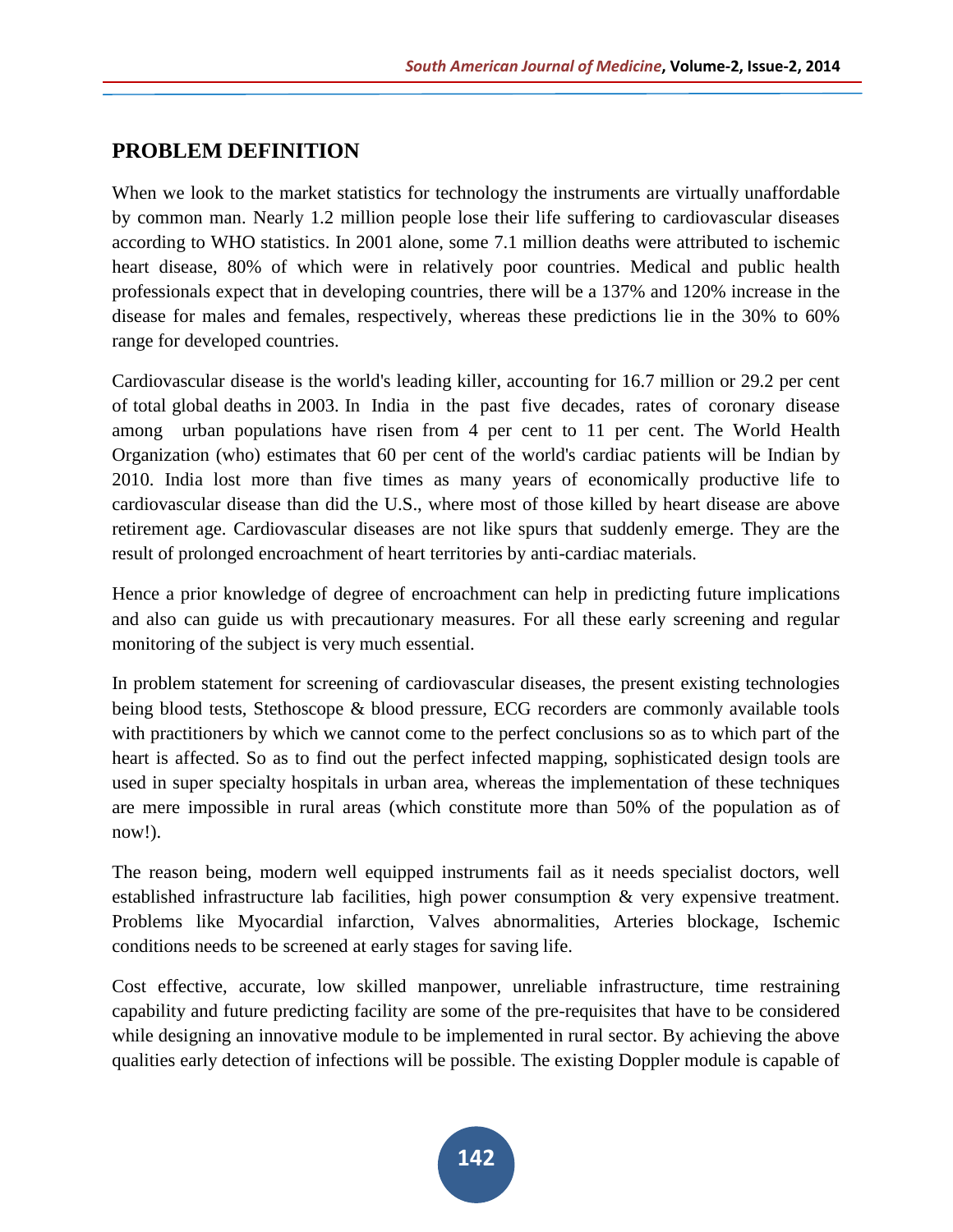scanning the whole body but for the problem under consideration an overview of heart is sufficient.

#### **CASE STUDY**

Through this case study we are trying to explain the problem encountered in the existing technology. This heart problem was diagnosed by ECG only when the patient complained about uneasiness, chest pain and breathlessness.

The report of this case is produced below:

 $f_{\kappa_{\sigma_{n-1}}}$ Som - Notegotowina. S. R.C.O. DE R. BSAINATH, 40, 1801141.<br>Formale - 8: Year - BUREAU PRIMERISON DESCRIPTION of falpitation Palpitation<br>Cheer pair<br>Acadamento } Suddon of bet bire<br>Broadsteament } Suddon of bet bire A was a known case of differention<br>Since for 30 years who was latery<br>anticypertensine drags hagenously as fur advise  $\sigma_{\theta}$ .  $\rho_{r}$  was orderled. by Ermade. Palla 150/ord, - 80-180/100<br>Cys,<br>Rf. RCB Notwal vesicular breathfounds In from lung fellds. Sounds  $\sigma_{\text{V1}} = \frac{1}{\text{Renyeand}} \sigma_{\text{R}} + \frac{1}{\sigma_{\text{R}}}$ ECG Labon at 10.00 Am Augustine  $\frac{U}{d\cos\theta}$  at  $3\epsilon_{m}$  was writing to Normal Conculsion: listor is a Care of *Paropylomal Atmostration*<br>Historically by ECC.<br>Ebsactly by ECC.<br>Composity by ECC. 四性  $\alpha$  in  $\alpha$  . ш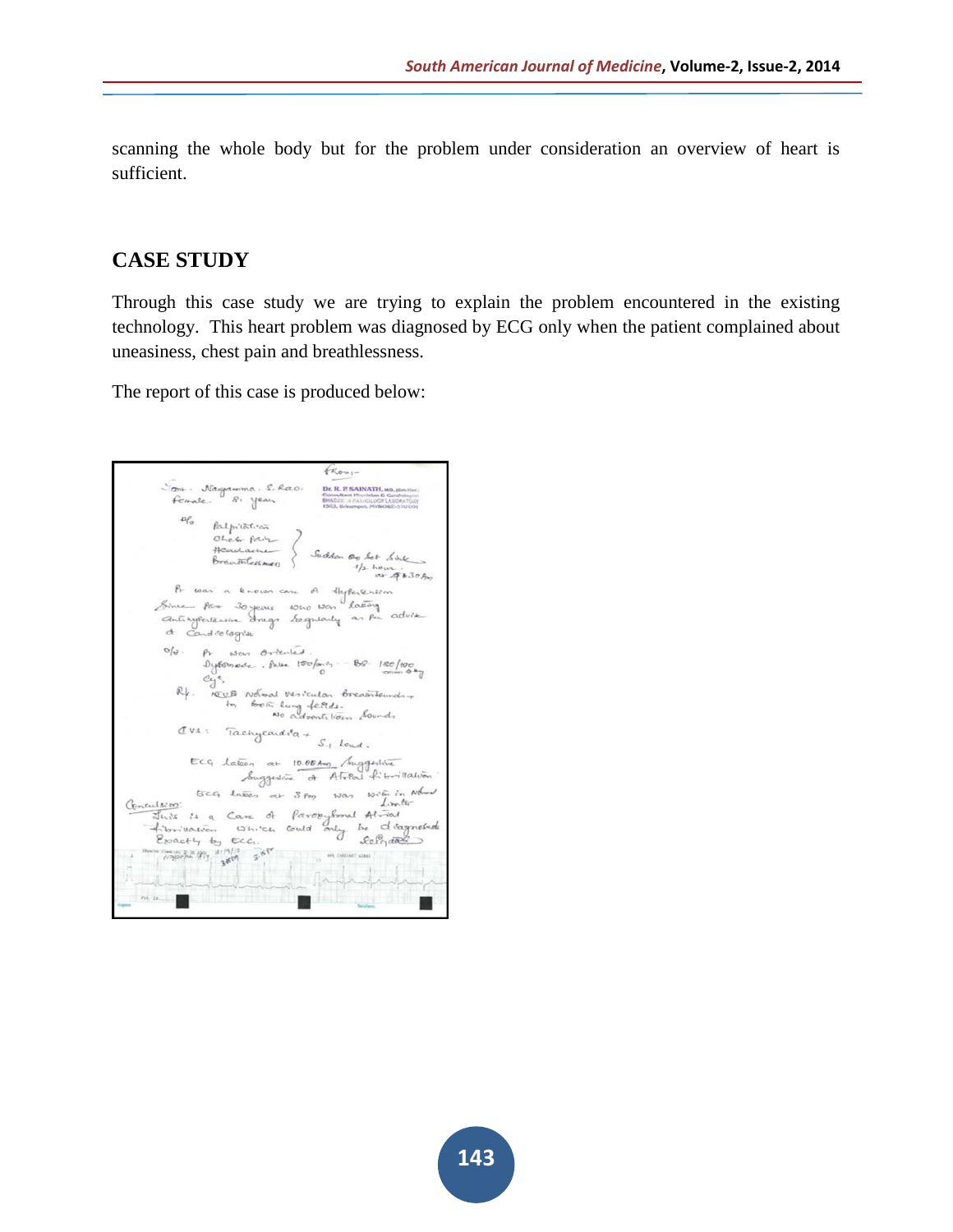

#### **PROPOSED IDEA**

Considering the pre-requisites highlighted in the problem statement a new model is proposed here. Dual technology of Image processing and Signal processing is the best fit Engineering idea for this problem statement. This technology provides an accurate method for the early screening of cardiovascular diseases. A handy module which processes on the simpler artificial intelligence algorithm, estimates the output based on the supportive methods of image and signal processing, this makes the analysis of heart more accurate.

# **THE MODULE DESCRIPTION**

The module is embedded with a gigahertz processor which handles the signal computation of both domains and can make the comparative analysis of the infected heart with the regular condition by using the artificial intelligence algorithm implementation. The lateral tube in the module is provided with a gel fluid for the frictionless scanning process. Backside of the module is mounted with 3-Dimensional color Doppler sensors which can scan the heart within few seconds by physically moving on the chest region. Simultaneously the 6 wireless chest leads and 4 wireless limb lead electrodes are used to collect the net electrical activity of the heart and blood pressure.

The parallel analysis computing of image and electrical activity of heart will come to an accurate conclusion by the processor. The result is compared with the regular normal heart parameters by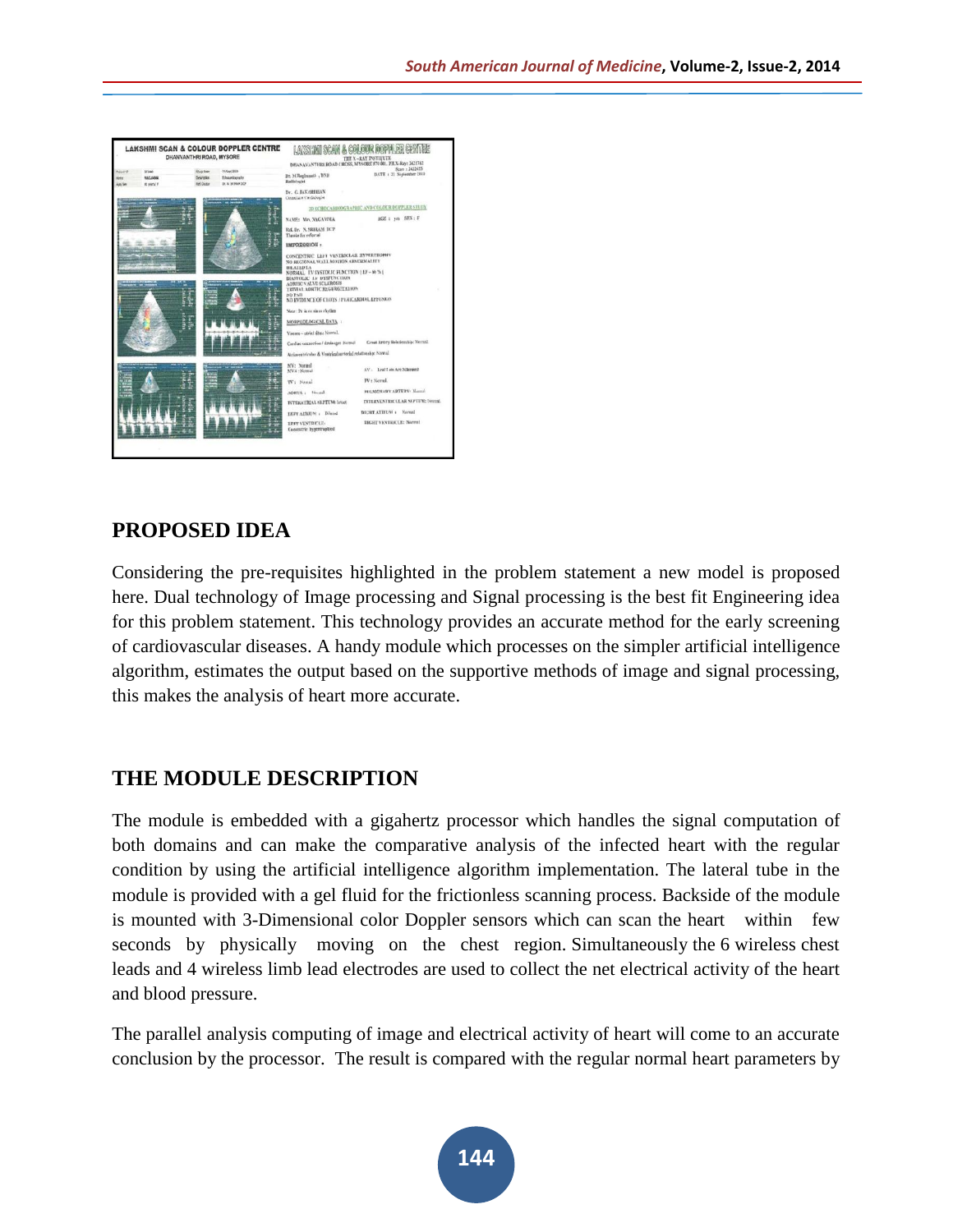implementing it through artificial intelligence algorithm. The response of AI software will point the exact problem location in the heart and it will be displayed on the flip screen monitor.

# **THE PROPOSED IDEOLOGY OF THE MODULE SHOWN AS ALGORITHM**

*Step1*: Image acquisition using 3D image color Doppler sensor (Transducer) providing input signal to the processor for computation.

*Step2*: Simultaneously Net electrical signal acquisition using wireless electrodes, parallel computing as one more input signal for the processor.

*Step3*: Comparative study of acquired signals with regular standard patterns and processing of the signal by the gigahertz processor.

*Step4*: Artificial intelligence comparative processing and followed by simple yes- no questioning based on the history, physical features, habits of smoking and alcoholism, appearing on the flip monitor.

*Step5:* Based on the percentage infection of cardiac in early screening method is displayed on the screen which is in the regular understandable format for the layman.

*Step6*: Up gradation of this scheme on to the going forward plan is extension of making the output transmitting it to the nearest cardiac care centers (Telemedicine) and help for further treatment.

# **THE PROPOSED IDEOLOGY OF THE AI ALGORITHM**

*Step1*: The processed signal is the input feed for the simulation AI logic.

*Step2:* The data comparison between the processed data and the standard pattern, giving the conclusion of response based on the major abnormalities declaring it as a 'Critical Cardiovascular disease'.

*Step3*: If there are limited section variations with the parameters of heart signals, continuing the logic with simple yes-no questionings related to history of person, Body mass index, blood pressure, stressful life, symptoms based, geographical area.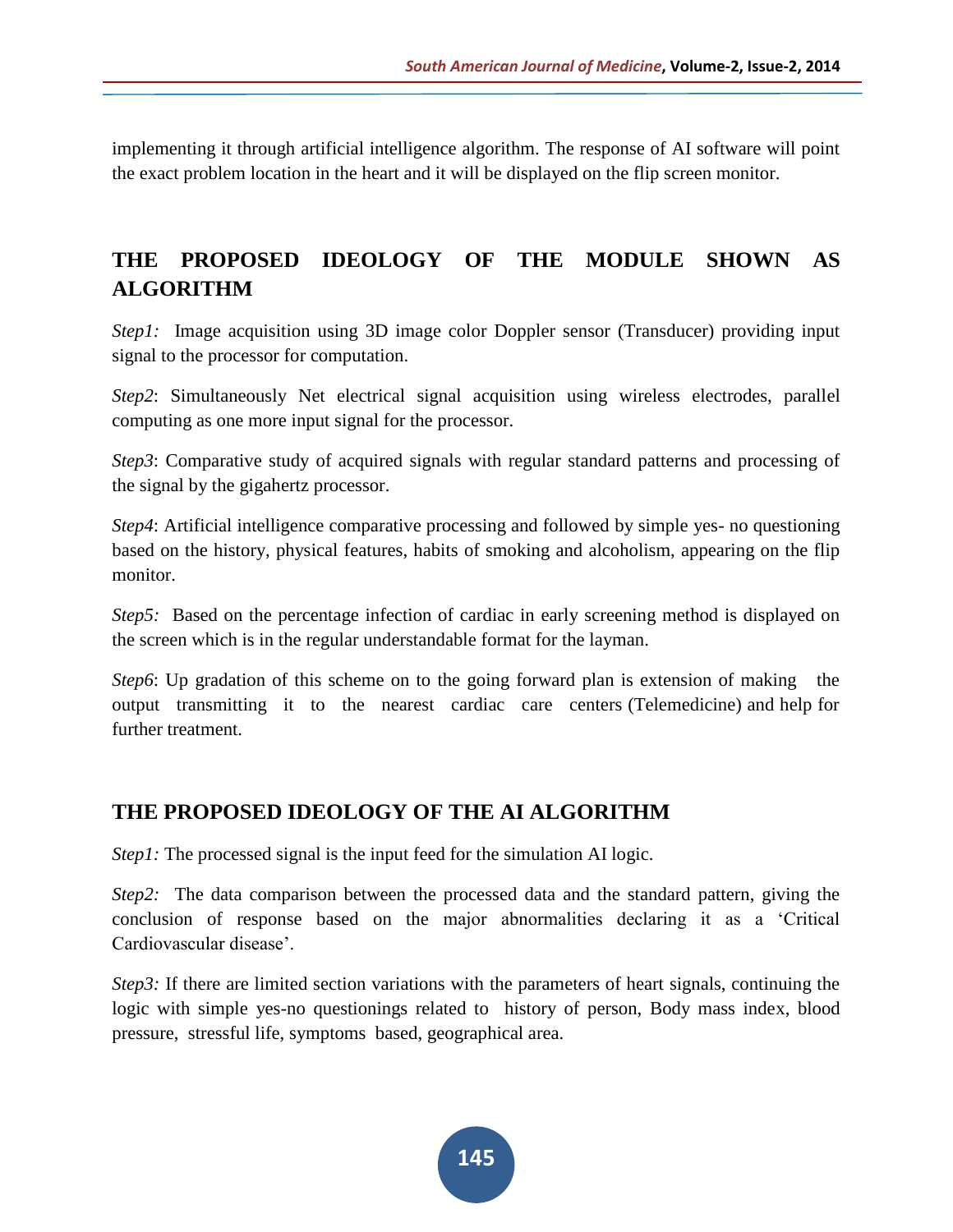*Step4:* Based on the reasoning's of the individual the final report is proposed by our AI algorithm.

*Step5:* Confirmed report is displayed on the screen.

#### *Interpretation of artificial intelligence algorithm:*

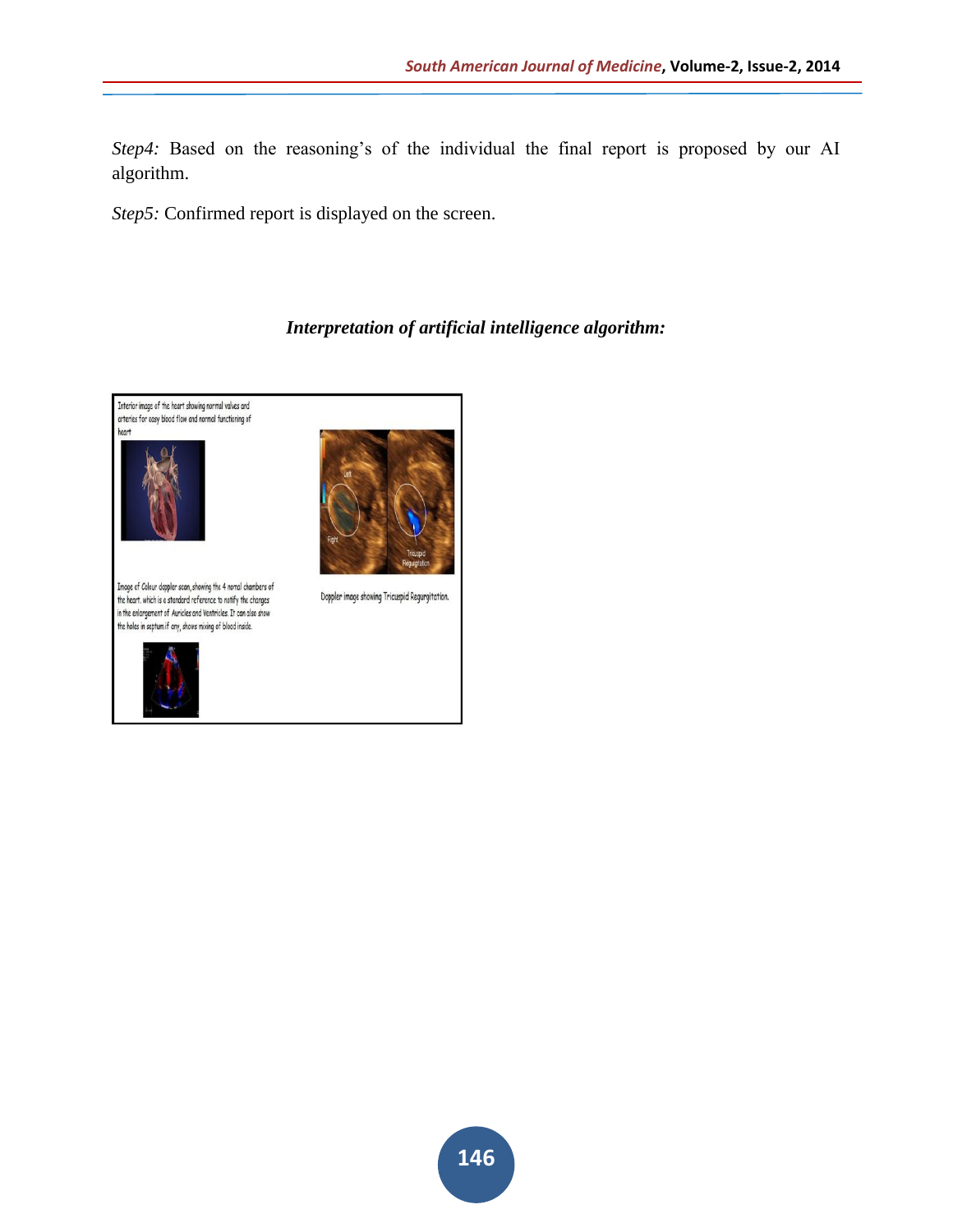

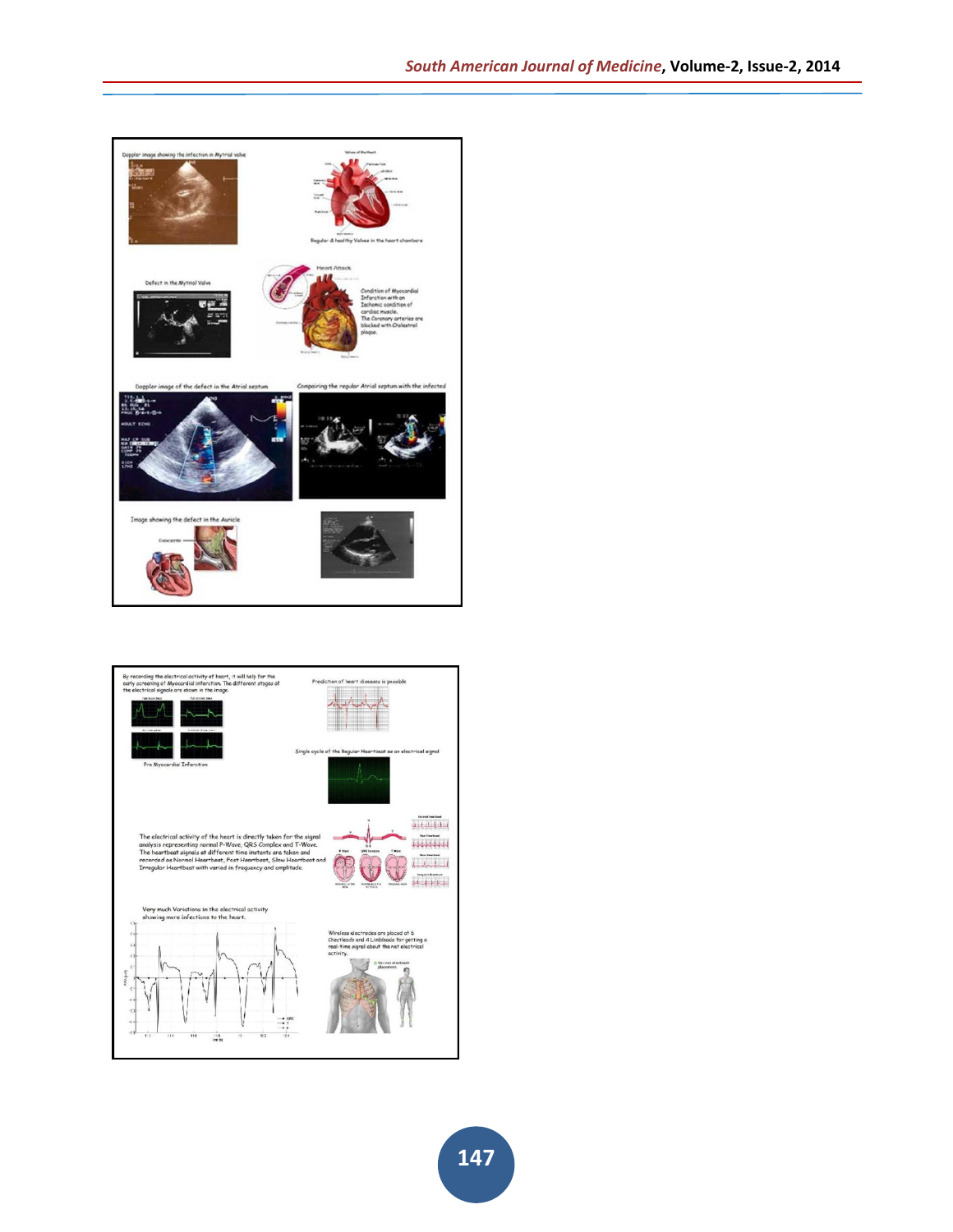

# **NOVELTY OF IDEA**

The response of the existing technology instruments fails as signal needs backend processing consuming more time to give its analysis report, and also result needs to be certified by a cardio specialist. These disadvantages of existing systems stacks up as major failure, finds very difficulty in implementing in rural sector with limited set of facilities or even no facility sometimes. The proposed model can be a replacement for all impediments mentioned above. The need for fewer infrastructures, accurate results within no time, cost effectiveness makes the module novel from the existing modules. Cardiac Hawk Eye Instrument is a customer friendly device which discards the need of a skilled technician for its operation. This aspect of the module enhances its novelty.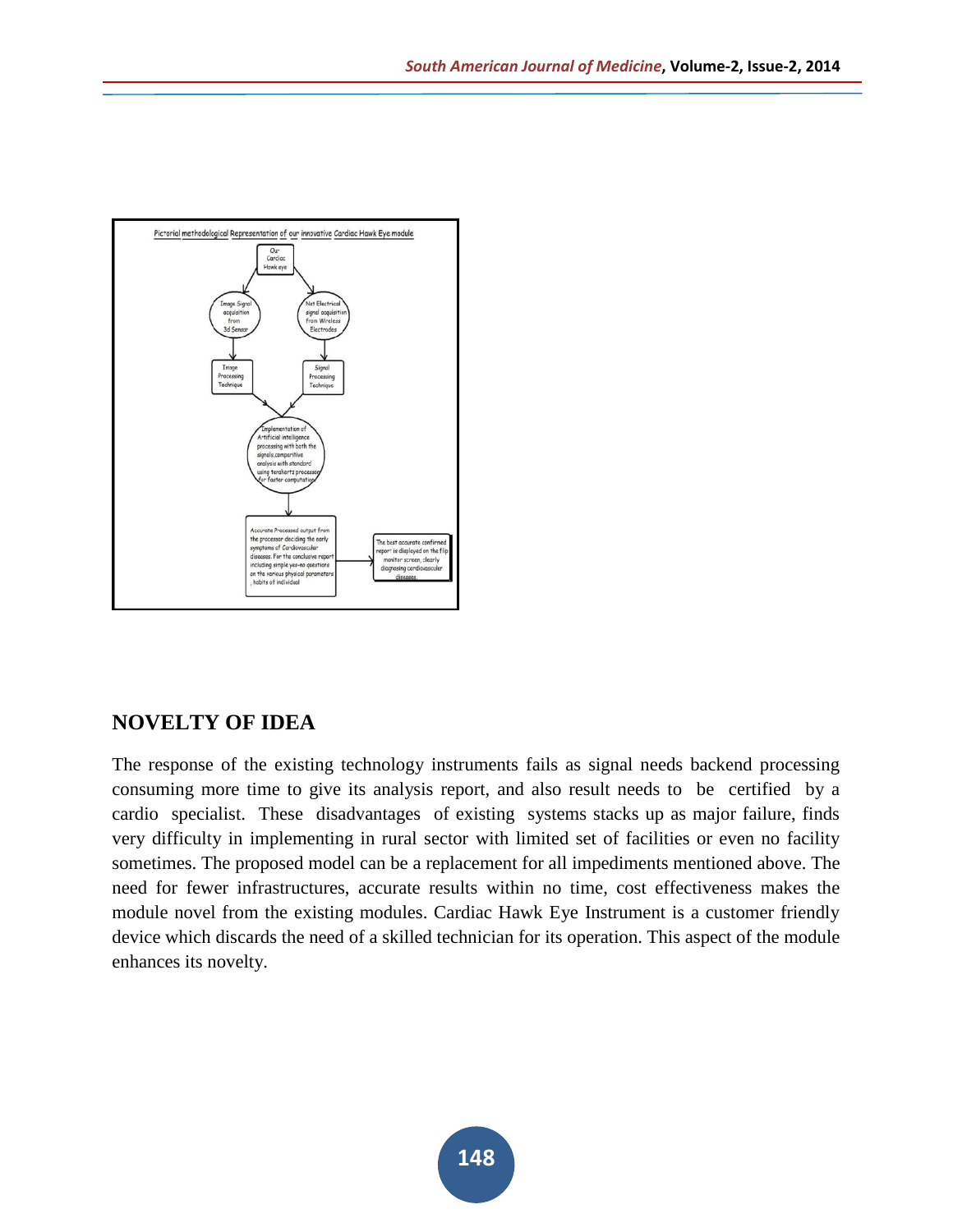# **DIFFERENCES BETWEEN PROPOSED SOLUTIONS AND EXISTING SOLUTIONS**

| <b>Parameters</b>                | <b>Proposed Solutions</b>                                          | <b>Existing Solutions</b>    |
|----------------------------------|--------------------------------------------------------------------|------------------------------|
| Domain analysis                  | Combinational method of image                                      | Any single domain            |
|                                  | and signal processing.                                             | analysis.                    |
|                                  |                                                                    |                              |
| Early screening of               | It is designed for the same                                        | It is designed for later     |
| cardiovascular diseases          | purpose.                                                           | stage purpose.               |
| Time efficient                   | It's very much fast as it uses                                     | It needs more time for the   |
|                                  | gigahertz processor, very much                                     | diagnosis.                   |
|                                  | time saving.                                                       |                              |
| Reliable screening for large     | As it is a hand held device,                                       | As the device structures are |
| population                       | which is reliable to screen large                                  | complex, not possible to     |
|                                  | population.                                                        | screen large population.     |
| Cost effective                   | The module is handy and                                            | The module cost is very      |
|                                  | simple, which is cost effective                                    | much expensive to afford     |
|                                  | to be implemented in rural                                         | and meet the requirements    |
|                                  | sectors.                                                           | of rural.                    |
| <b>Skilled Manpower</b>          | No need of specialist skilled                                      | Expertise and specialist     |
|                                  | people. Low-skilled manpower is                                    | Manpower is very much        |
|                                  | sufficient.                                                        | essential.                   |
| Infrastructure (Electricity, Lab | Low infrastructural facility. The                                  | High sophisticated           |
| facilities)                      | module is battery operated, and                                    | infrastructural facility is  |
|                                  | no need of much equipped lab                                       | needed.                      |
| Equipment design                 | facility.<br>Simpler module design.                                | Complex module design.       |
|                                  |                                                                    |                              |
| Rural sector implementation      | Best fit solution for                                              | Difficult for rural          |
|                                  | implementation in rural.                                           | implementation as of now.    |
|                                  | Accuracy in early screening of  More accurate result for the early | Most accurate for the        |
| diseases                         | symptoms.                                                          | whole treatment process.     |
|                                  |                                                                    |                              |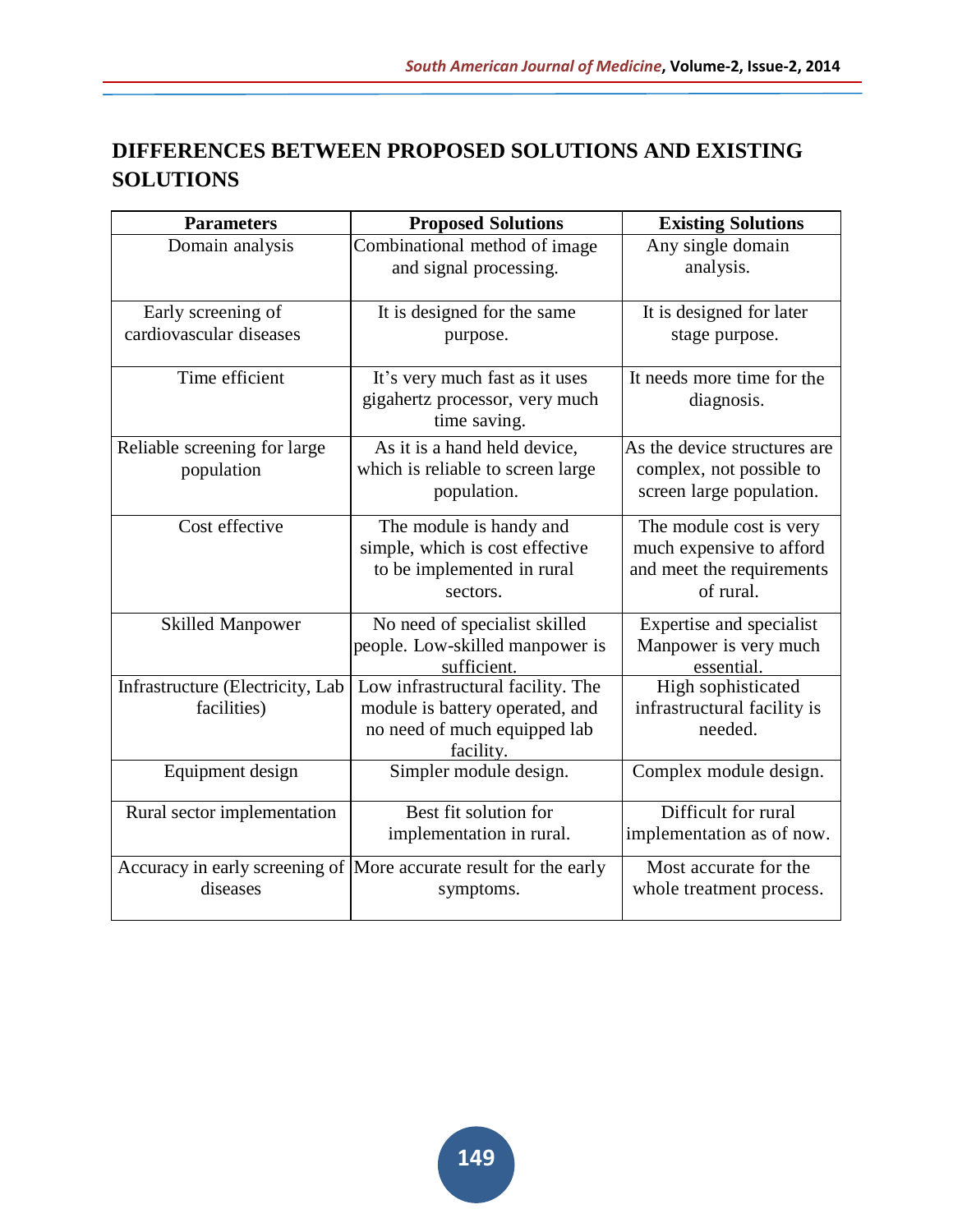

# **ADVANTAGE OF OUR INNOVATIVE MODULE USING A COLOR DOPPLER IMAGE ACQUISITION TECHNIQUE OVER EXISTING**

A Doppler sensor (transducer) evaluates BP as it scans through the blood vessels. It helps consumer to evaluate blood flow through the major arteries and veins of heart. It can show blocked or reduced blood flow through narrowing in the major arteries. It also can reveal blood clots in veins that could obstruct and block blood flow. Doppler test may be used to look at blood flow in an unborn baby as well.

During Doppler test, a handheld instrument (transducer) is passed lightly over the chest region. The transducer sends and receives waves that are amplified. The waves bounce off solid objects, including blood cells. The movement of blood cells causes a change in pitch of the reflected waves (called the Doppler Effect). If there is no blood flow, the pitch does not change. Information from the reflected waves can be processed by a processor to provide graphs or pictures that represent the flow of blood through the blood vessels of heart, which also take parameters such as size of heart chambers, septum defects, bundle blockages, abnormal backward flow of blood through valves.

# **FEASIBILITY OF IDEA**

The automatic comparative report study of the images and electrical activity of heart gives more justified accurate analysis. The image captured from the Doppler transducer is processed and compared with the regular, healthy heart parameters. These physical features comparisons will detect directly if there are any abnormalities such as; Enlargement of heart cavities, valves or arteries abnormalities, bundle blockages. The above impediments can be collectively depicted by the blood pressure and net electrical variations of heart. So both the image and signal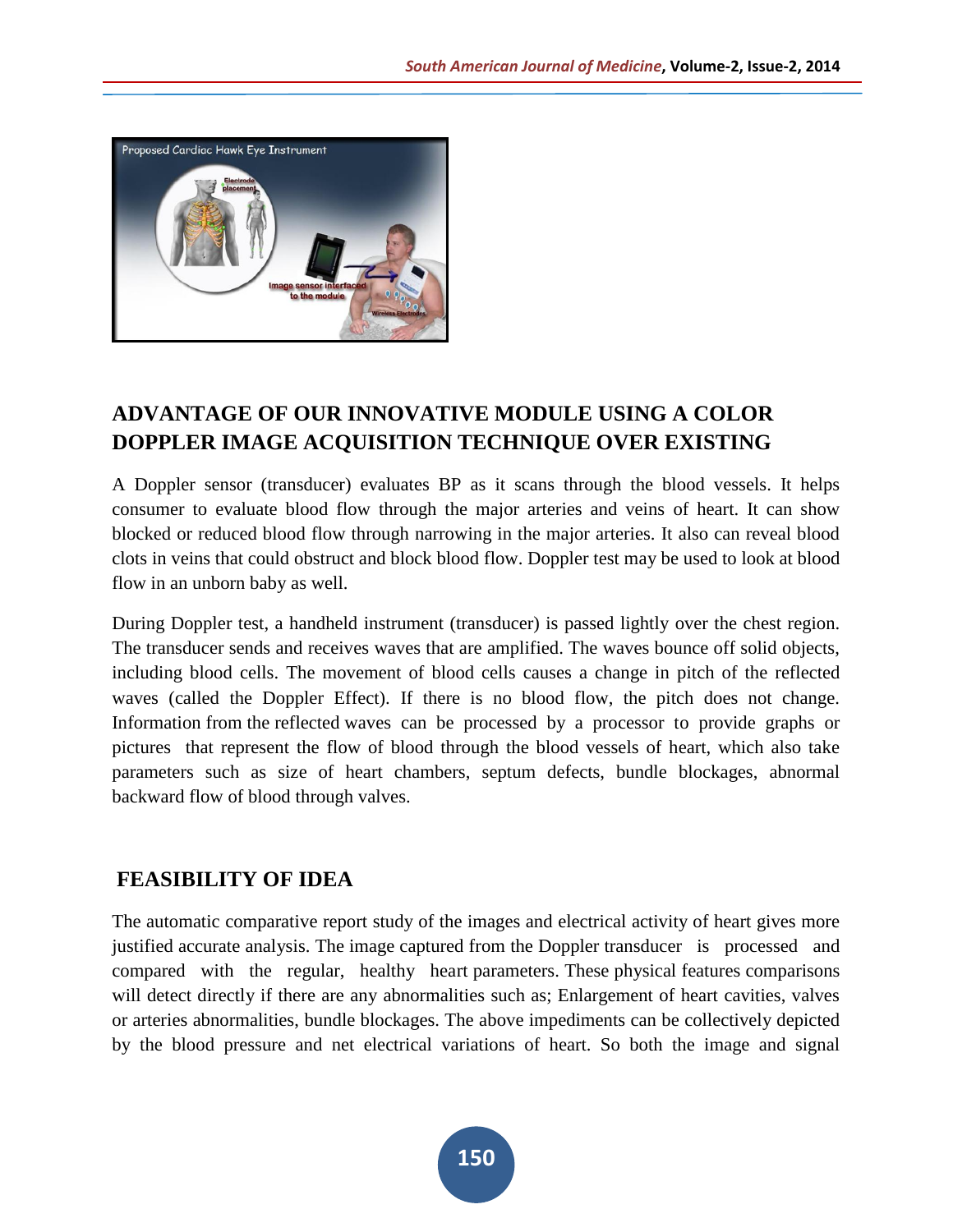processing methods acts as a supportive accurate technology for detecting early symptoms of diseases.

The signal computation in the processor is based on the Artificial Intelligence algorithm, which will give directly confirmed report of early symptoms, if any. If there exists an ambiguity then passed on to the parameter questionings: history of person, Body mass index, blood pressure, stressful life, symptoms based, geographical area.

Based on the report of both the implementations a final confirmed conclusive report is obtained on the screen of the monitor. If the condition is more critical, all the heart parameters are transmitted wirelessly to the nearest cardiac care centers (implementation of tele-medicine), so easing for the early treatment of any such sensitive cardiac diseases.

The commercial risks for the time being are the success rate of the module design response and publicity features in rural sector. As the module design uses the lumped elements, replaceable processors with low-skilled can be achieved. The module is also easily replicable for the manufacturing so there is a less chance of service/maintenance risks.

# **POTENTIAL IMPACT**

As mentioned the device is very much simple to handle and monitor, even a low- skilled person can operate on his own to check his own early diagnosis of his heart. The panel screen mounted on the top of the module will give all checked parameters in an understandable format for a common man so that he can contact the specialist doctors for his next stage of treatment. This is a "Life Saving" method which can be implemented in rural, so that he can change is diet and regular life style preventing him from suffering cardiovascular diseases in future. The technology supports "Prevention is better than Cure".

# **CUSTOMER VALUE / COMMERCIALIZATION**

As the module is implemented with the processor technology with more justified results of problem prone area of heart, the analysis is cost-benefit in the commercial point of view. On large scale production of this analysis module costs less, which is the basic equation of economics.

This medical instrument has replaceable processors, so maintaining the product/service is not at all a big task. Since the module uses a present technology gigahertz processor, manufacturing is same as other products. The module is operated with chargeable batteries and mounted on top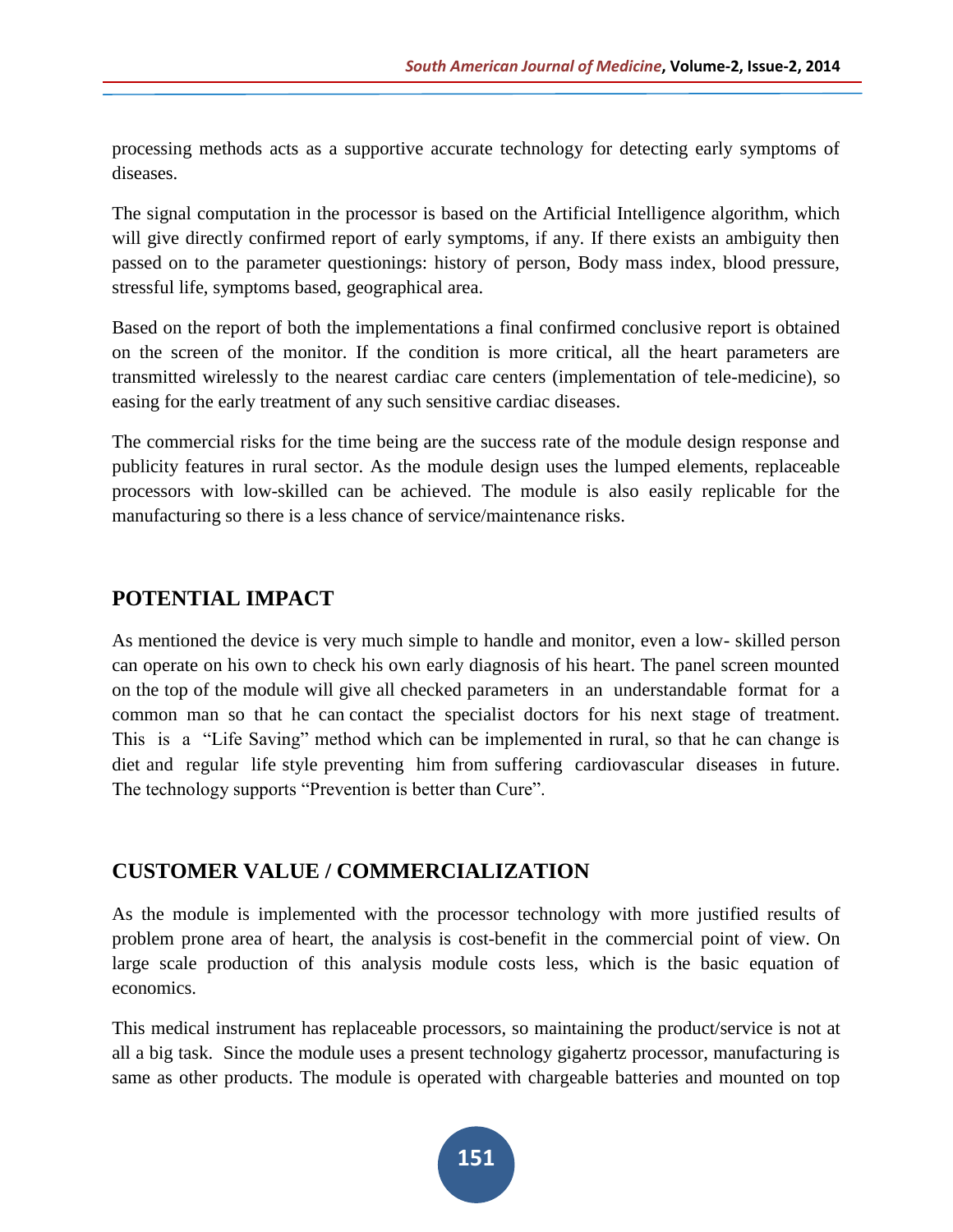with a flip open monitor screen for the display of the response of analysis. The testing circuits are given for each stage of circuit design, so that it'll be easy for verifying the connectivity of each stage. The parallel processor, co-support is provided for standby condition and the processor is easily replaceable. Battery operated technique can be extended for solar charging.

#### **FUTURE SCOPE**

The implementation of this technology module can be extended for transmitting the processed signal to the nearest cardiac care centers or primary health care centers in rural for further treatment of the infection.

With slight modification in our module, interfacing with the printer is possible, by which the medical report having sophisticated parameters can be taken out for further reference (expert consultation). Key factor in implementation of this proposed technology for saving life within few minutes by early screening is justified. With the implementation of a buffer and a data base management system, customer's history can piled on. This can later be produced before the doctor for better interpretation of the symptoms. For security issue biometrics' can be incorporated.

The same module can be upgraded to diagnose defects throughout the entire body.

# **CONCLUSION**

The key aspect of our module is early screening method of cardiovascular diseases which uses a dibrid technology and gives more reliable analysis.

The most important conclusion is that the instrument is handy, reliable, cost- effective, time restraining, accurate, low infrastructure which meets all the requirements to be implemented in rural sector. The fundamentals which we considered were ECG and echocardiography which had defects in their own domains were rectified to highest degree by our module. The proposed module design is especially designed for the premature diagnosis of the cardiovascular symptoms, which has a mapping quantified method particularly applicable for the chest region. "If wealth is lost, nothing is lost – if health is lost, everything is lost, Health is wealth". This innovative cardiac hawk eye is for "Helping and saving mankind and society".